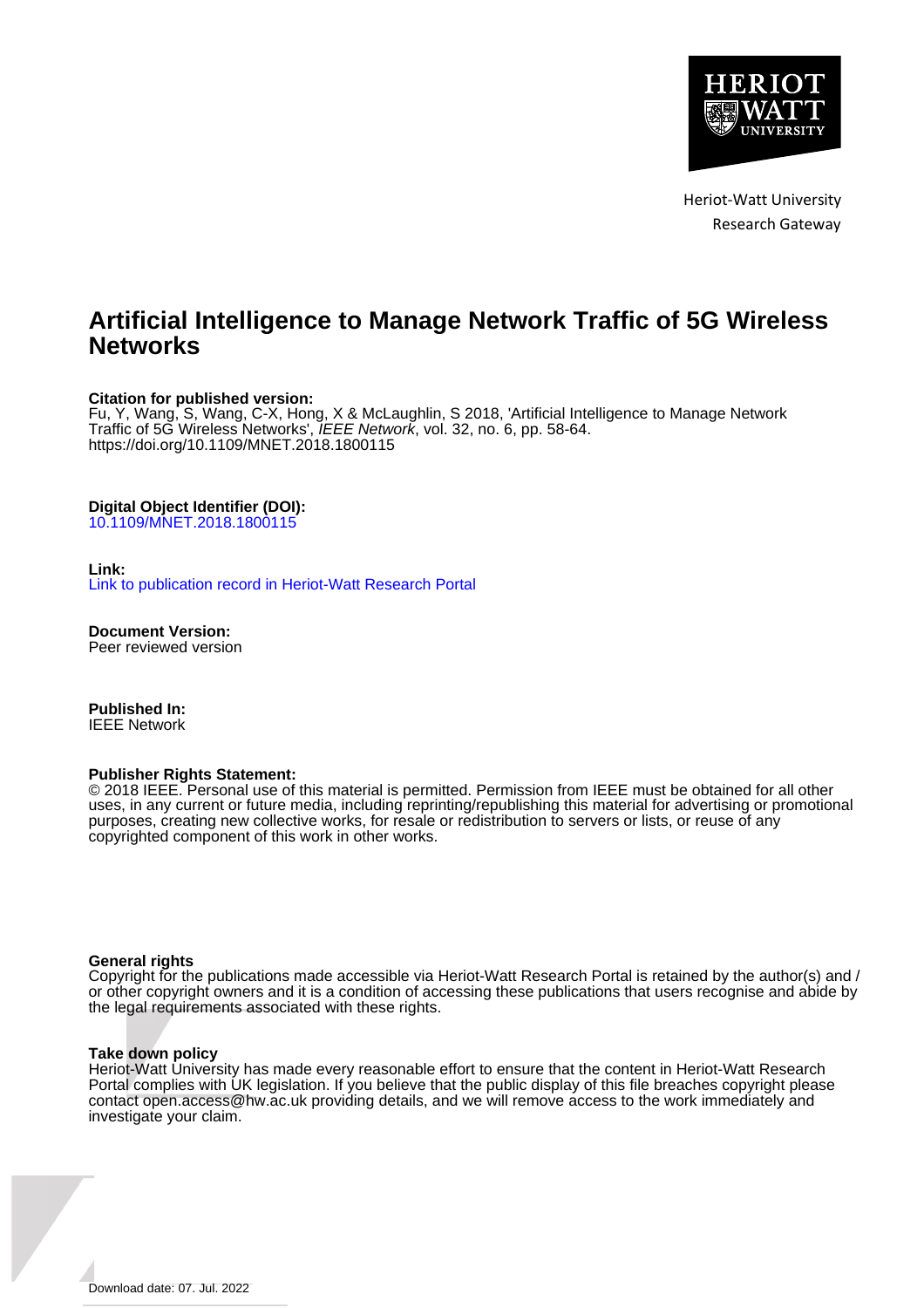# Artificial Intelligence to Manage Network Traffic of 5G Wireless Networks

Yu Fu, Sen Wang, Cheng-Xiang Wang, *Fellow, IEEE,*, Xuemin Hong, and Stephen McLaughlin, *Fellow, IEEE,*

#### Abstract

The deployment of the fifth generation (5G) wireless communication systems is projected for 2020. With new scenarios, new technologies, and new network architectures, the traffic management for 5G networks will present significant technical challenges. In recent years, artificial intelligence (AI) technologies, especially machine learning (ML) technologies, have demonstrated significant successes in many application domains, suggesting its potential in helping to solve the problem of 5G traffic management. In this article, we investigate the new characteristics of 5G wireless network traffic, and discuss challenges they present for 5G traffic management. Potential solutions and research directions for the management of 5G traffic, including distributed and light-weight ML algorithms and a novel AI assistant content retrieval algorithm framework are discussed.

Y. Fu, S. Wang, C.-X. Wang (corresponding author), and S. McLaughlin are with the Institute of Sensors, Signals and Systems, School of Engineering and Physical Sciences, Heriot-Watt University, Edinburgh, EH14 4AS, UK. (E-mail: {y.fu, s.wang, cheng-xiang.wang, s.mclaughlin}@hw.ac.uk). X. Hong is with the Key Laboratory of Underwater Acoustic Communication and Marine Information Technology, Ministry of Education of China, Xiamen University, Xiamen 361005, Fujian, P.R. China. Email: xuemin.hong@xmu.edu.cn.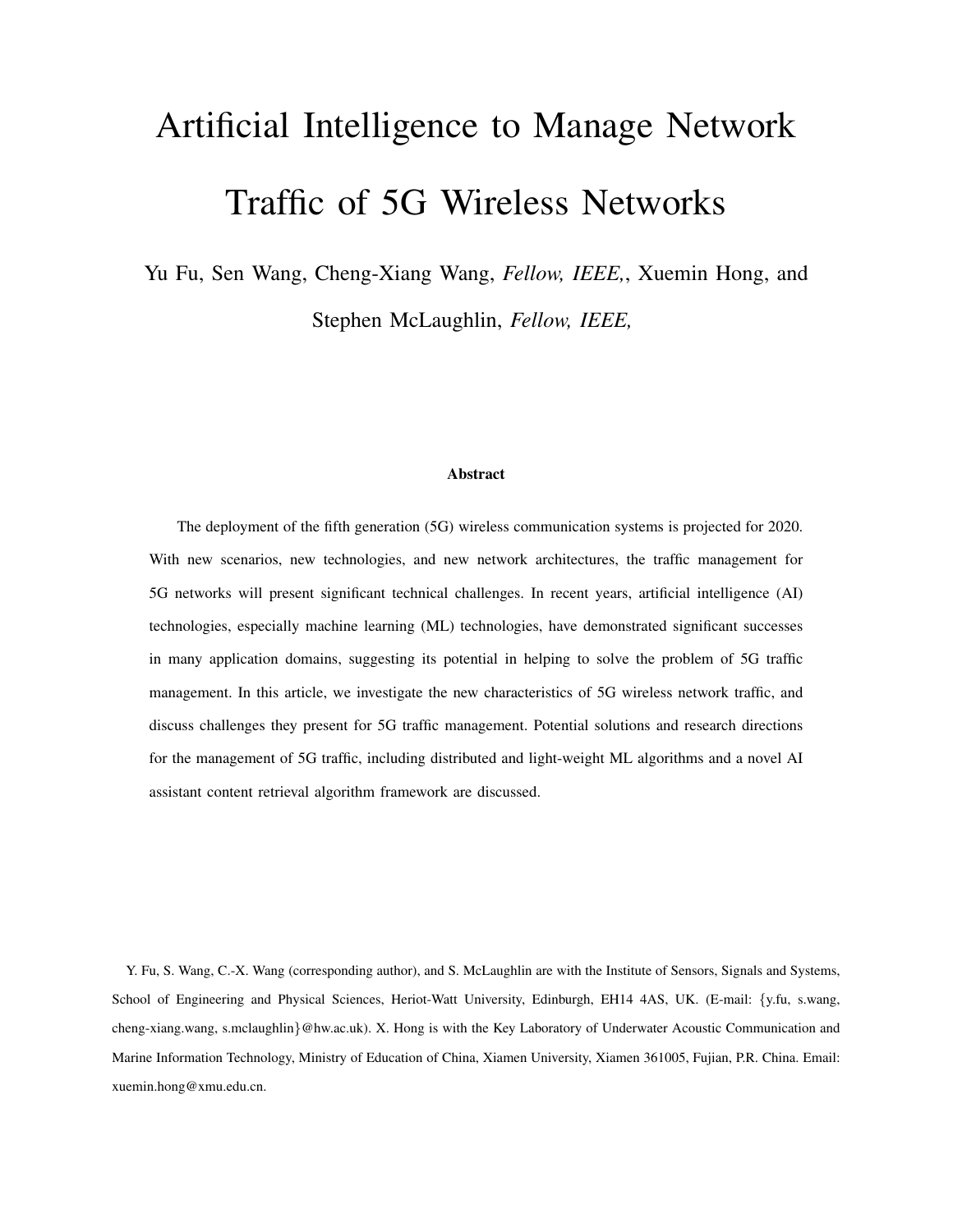#### I. INTRODUCTION

The fifth generation (5G) wireless communication networks are on their way to final deployment. The 5G wireless networks will offer ultra-fast and reliable wireless links [1]. The deployment of 5G will drive global mobile data traffic to 100 exabytes per month by 2023 from 31.6 billion mobile devices, which is nearly double the present level [2]. In the future 5G networks, the system complexity in terms of network architecture and wireless connection will increase substantially. On the other hand, the average accessible resource for each user/device will be rather limited. Consequently the explosive increase in data volume and user devices will bring significant challenges to the management and optimization of network traffic.

Current research on 5G network traffic management has already driven conventional approaches purely based on communication theory to the limit. It will be extremely challenging to solve the traffic problem of 5G networks and to achieve the global optimal performance of the whole network. This suggests the need to adopt revolutionary solutions.

A promising direction to tackle the challenges described above is to adapt artificial intelligence (AI) technologies to analyze and manage the traffic of 5G networks from network data [3]. AI technologies will not only reduce manual interventions in network traffic management, but also enable better network performance, better reliability, and more adaptive systems by drawing new insights of the networks and predicting the network traffic condition and the user behavior for smarter decisions in an autonomous fashion.

Machine learning (ML) and Deep learning (DL), as two advanced AI methodologies, have attracted lots of interest in the use of big data to overcome the challenges of managing 5G networks traffic [5]–[7]. However, existing research has highlighted following limitations:

(i) Most existing reported research has only focused on the core network, and applied ML to solve the routing problem in the core network, there is few research on traffic control with respect to the 5G network.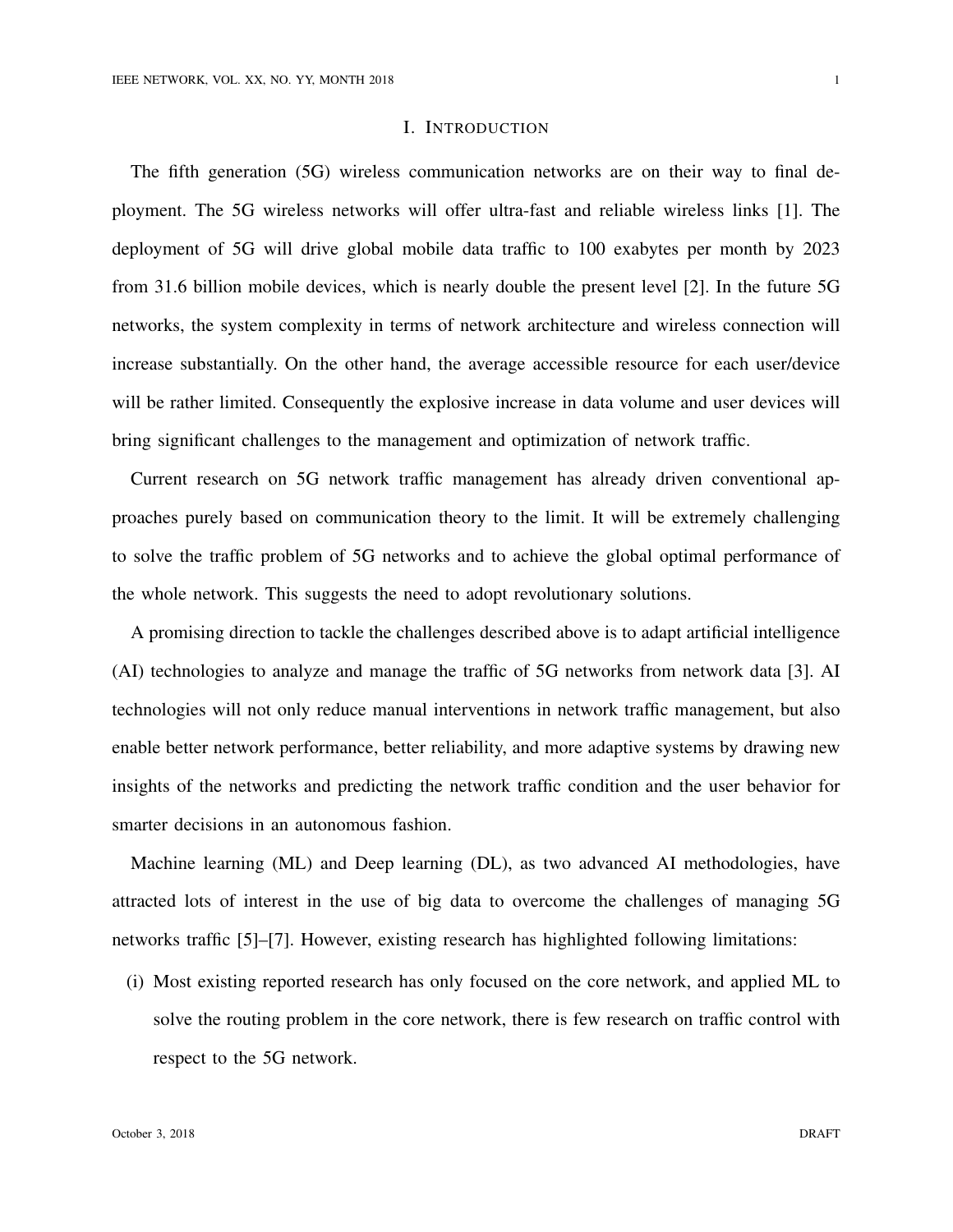(ii) For traffic control, most works only focued on the network layer, there is few research on applying AI technologies to the application layer and the semantic layer that shape the traffic by content recommendation with considerations of user interests.

In this article, we investigate the new features and challenges in 5G wireless traffic caused by new scenarios, network architectures, and new service demands. Based on these analyses, we will propose potential solutions and research directions based on AI technologies.

The remainder of this paper is organized as follows. Section II introduces potential challenges in future 5G networks. Section III and IV introduce deep-reinforcement learning and distributed and light-weight ML algorithms for 5G network traffic control. An AI assistant traffic shaping algorithm is highlighted in Section IV. Finally, conclusions are drawn in Section VI.

## II. NEW FEATURES AND CHALLENGES OF NETWORK TRAFFIC IN 5G WIRELESS NETWORKS

#### *A. New features and challenges in 5G traffic caused by new scenarios*

Defined by the International Telecommunication Union (ITU), future 5G systems will have three major scenarios. First, the Enhanced Mobile Broadband (eMBB), which aims for getting extremely high data rate to fulfill the high-speed data access requirement of emerging services such as three-dimensional (3D) and ultra-high-definition (UHD) video transmission, and virtual reality (VR) applications. Second, the massive machine type communications (mMTC), which aims to provide high connection density (up to 200,000 devices/ $km^2$ ) low data rate (1 to 100 kbps per device) at low power consumption (up to 15 years battery life) to fulfill requirements of sensor networks used for smart city, Internet of things (IoT), and wearable devices networks. Third, the ultra-reliable low latency communication (URLLC) scenario that aims to provide extremely high reliability (99.999 %) and low latency ( $\langle$ 1ms) wireless services used for control networks such as high-speed train control, transport safety control, remote medical surgery services, and industry robotic control, etc..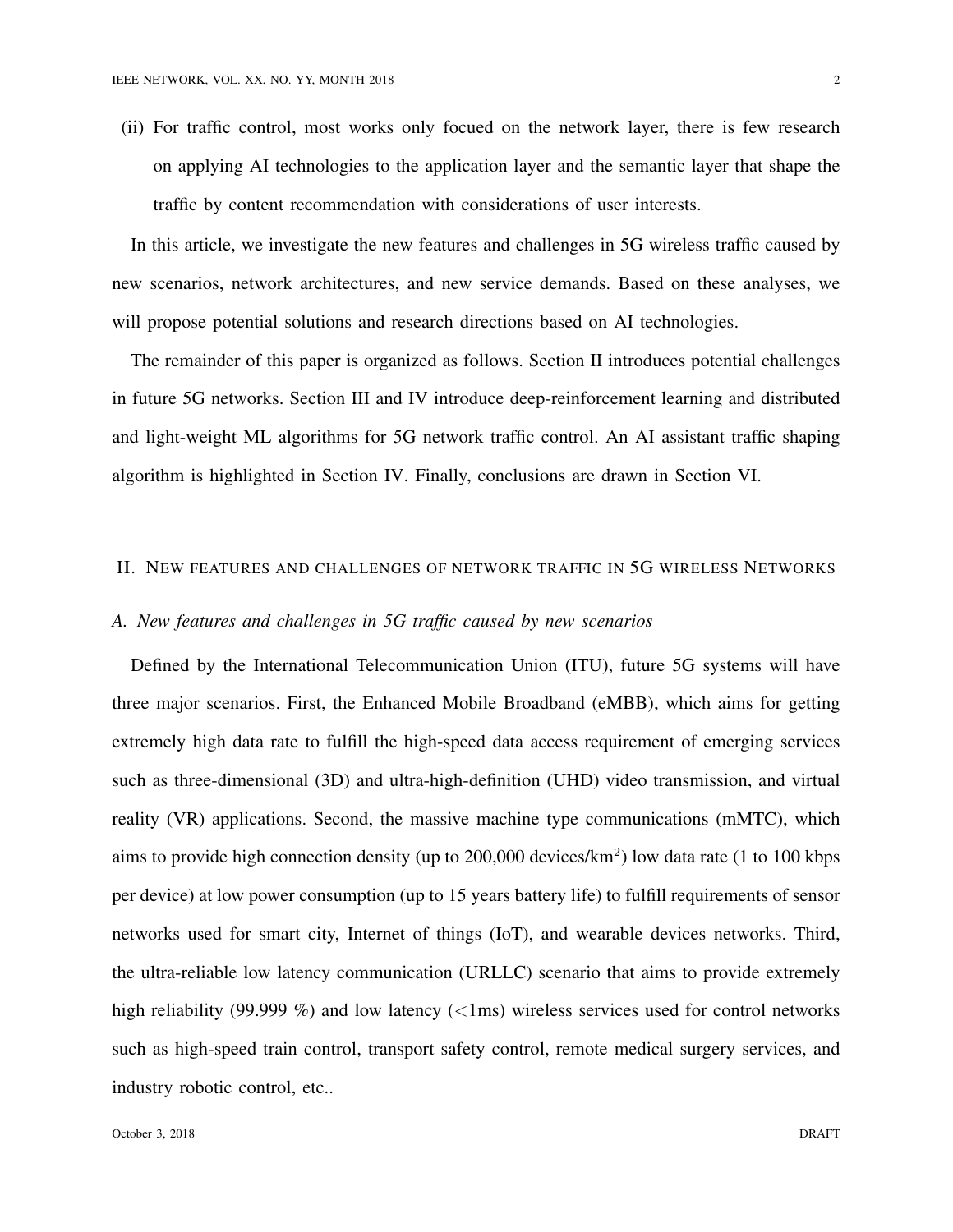For these three scenarios, due to their different service foci, their data traffic characteristics are significantly different. For the eMBB scenario, in order to achieve an extremely high data rate for each user, the package size will be large and most data will be transmitted in the down-link direction. For the mMTC scenario, most data will be transmitted in the up-link direction. Due to the high density of low data rate devices, the traffic of mMTC scenario is largely discrete. For the URLLC scenario, in order to fulfill the requirement of the low delay and high reliability, the data package size will be small, the transmission time interval (TTI) will be short, and a short frame structure with hybrid automatic repeat request (HARQ) will be used.

Due to the more frequent feedback to guarantee delivery success, lots of traffic will occur in the up-link direction, which makes the traffic of URLLC scenario likely to appear balanced between the down-link and the up-link direction. In Table I, we summarise the system performance requirement and traffic features of the three major 5G scenarios.

In the core network, all of the above type of data will be mixed. Due to the inherent traffic features of these three major 5G scenarios which are significantly different, the traffic will be very dynamic and unpredictable. It is hard to predict the traffic condition and make optimization using conventional traffic control method, even with the assistant of some existing model-driven ML methods.

## *B. New features and challenges of 5G traffic caused by new network structures*

In the future 5G network, the software-defined networking (SDN) will be used as a key technology. By using SDN, the control and data plan can be naturally isolated, the network management work can be achieved through software-based application program interfaces rather than hardware dependent configurations. It can minimize hardware constraints, support speedy service provisioning, and promise network flexibility. Benefited from the feature of SDN, network slicing will be deployed for the 5G networks, which can support multiple virtual network functions running on a unified infrastructure. In the completed 5G network, eMBB, URLLC, and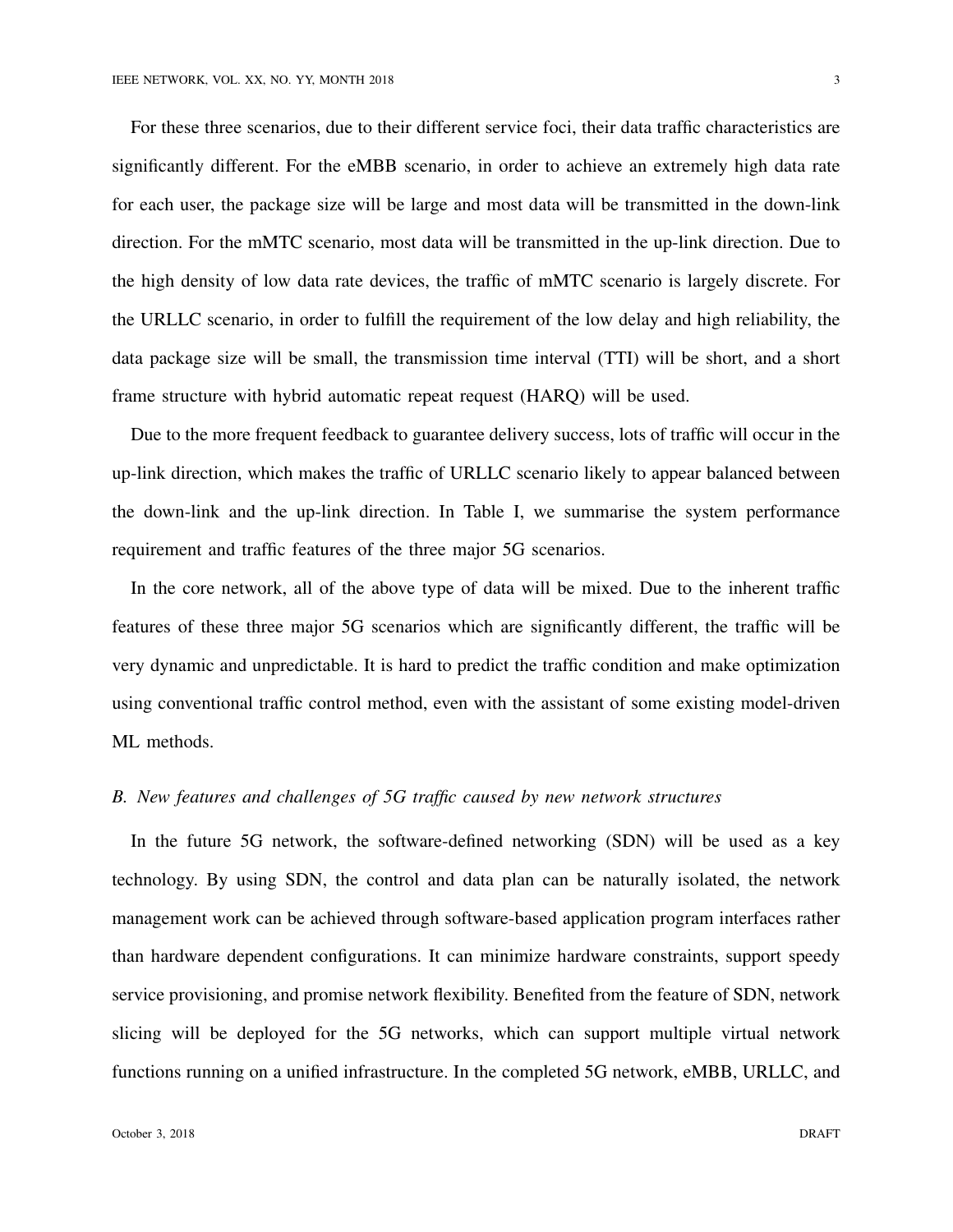mMTC services will be independently operated on a unified physical infrastructure. However, due to the different performance requirements, there is a significant difference in network slicing. In order to provide high-speed large volume data access to users, and to relief the pressure on backbone networks, the eMBB slicing tends to bring the data closer to users. It generates significant requirements for the resource to deploy cache in the mobile cloud engine of the local data centers (DCs). Thus for THE eMBB scenario, the pressure of traffic will mainly occur in the down-link direction between the local DC and the user equipment (UE). For the URLLC slicing, as it has strict requirements on latency and reliability, its processing function units must be deployed to UE as close as possible. A possible solution is that allocated data processing units in the mobile cloud engine of the central office DC to support highly frequent, small packet transmission over a short distance. As a result, the traffic pressure of URLLC slicing will mainly occur between the central office DC and the UE. For mMTC slicing, there will be a smaller amount of network data interaction of each UEs. However, due to the high connection density, its main traffic will occur in the up-link direction of the radio access network. All the data will be combined in the local DC and transmitted to the IoT server in the regional DC through the core network. If we consider the large volume of IoT data, the link between the local DC and regional DC may also bring some challenges. In Fig. 1, the network structure of the 5G network is shown.

Based on these statements, we can predict following two challenges for network traffic management caused by new network structures of 5G networks.

- (i) The 5G wireless network will be a heterogeneous network. The coexistence of different networks and the mixture of their traffic data with significantly different characteristics, making the prediction, management, and the optimization of network traffic a difficult task.
- (ii) As the SND technology will be used by the 5G network, and its feature of network function virtualization (NFV) and network slicing will be deployed, all services will be indepen-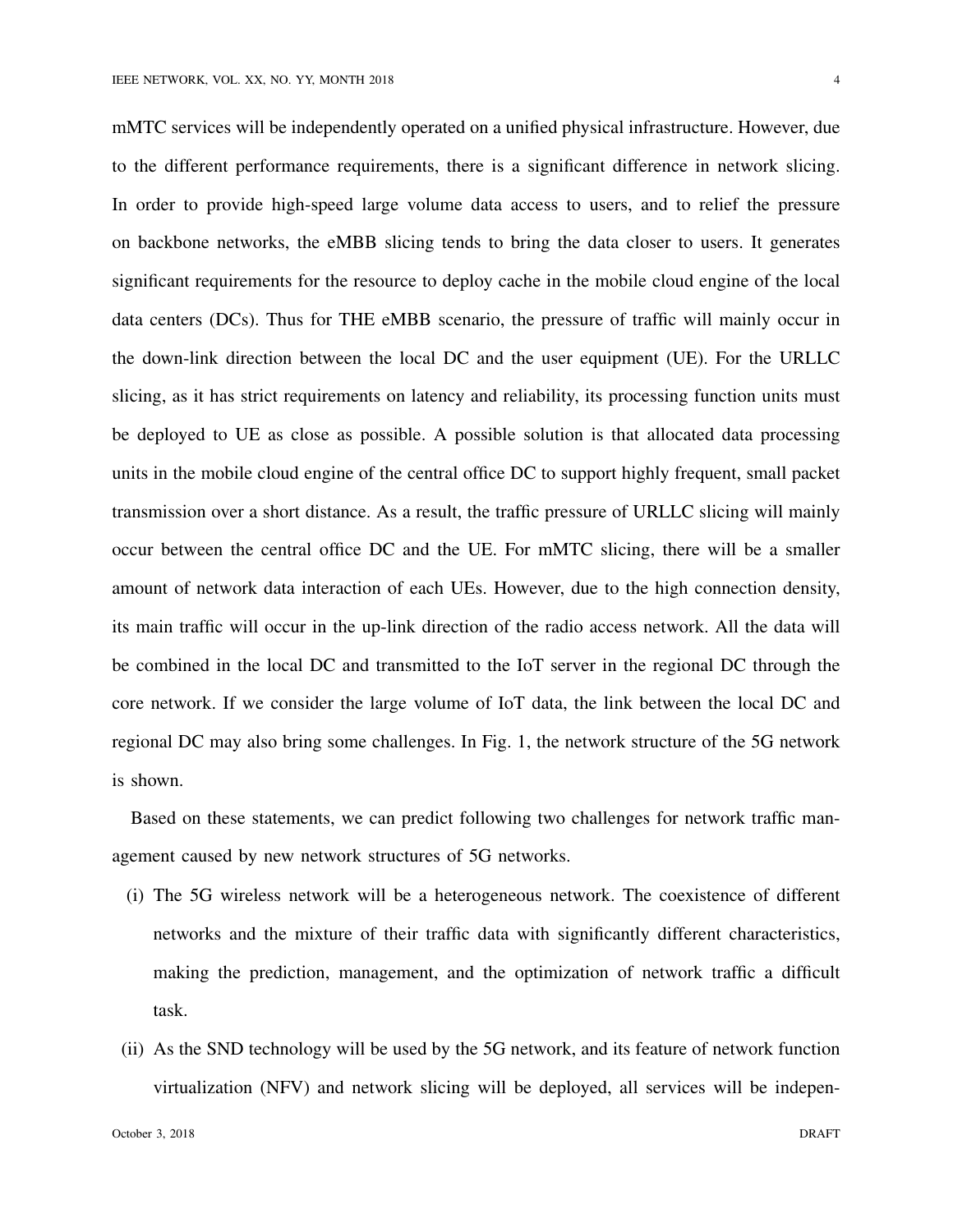dently operated on a unified physical infrastructure. However, as all traffic will finally be mixed with each other, and the traffic features of different scenarios are significantly different, the mixture of all these networks traffic will make the network unpredictable.

## *C. New features and challenges of 5G traffic caused by new network services*

In the 5G era, the human behavior of using wireless networks will change dramatically, which will result in an explosive increase on traffic data. Due to the rapid increase of content-centric applications (e.g., social media applications) [8], data service by content-retrieval applications has become a major consumer of traffic on the mobile Internet. In current networks, data is still mainly stored in the centralized data center. For all access, data still needs to be transmitted from the DC to the UE through the core network and the radio access network (RAN). While in the 5G network, in order to decrease the delay and relieve the pressure of core network traffic, data including recommended content will first be stored in the cache in the mobile cloud engine of a local data center (eMBB scenario). In this case, the traffic feature of content-centric applications will change from constant core network access to randomly core network access, which is beyond existing studies on core traffic control.

## III. MACHINE LEARNING FOR 5G NETWORK TRAFFIC CONTROL

The new scenarios and features of 5G network traffic detailed above raise a series of challenges for conventional traffic control strategies. To overcome these challenges, a large number of sophisticated decision making and inference processes are required to adaptively allocate/manage network resources, smartly schedule/choose routing strategies and promptly predict traffic condition for 5G networks. ML, particularly recent advances in DL, offers promise in tackling these problems. In this section, we discuss 5G network traffic control from the perspective of three types of machine learning algorithms: supervised learning, unsupervised learning, and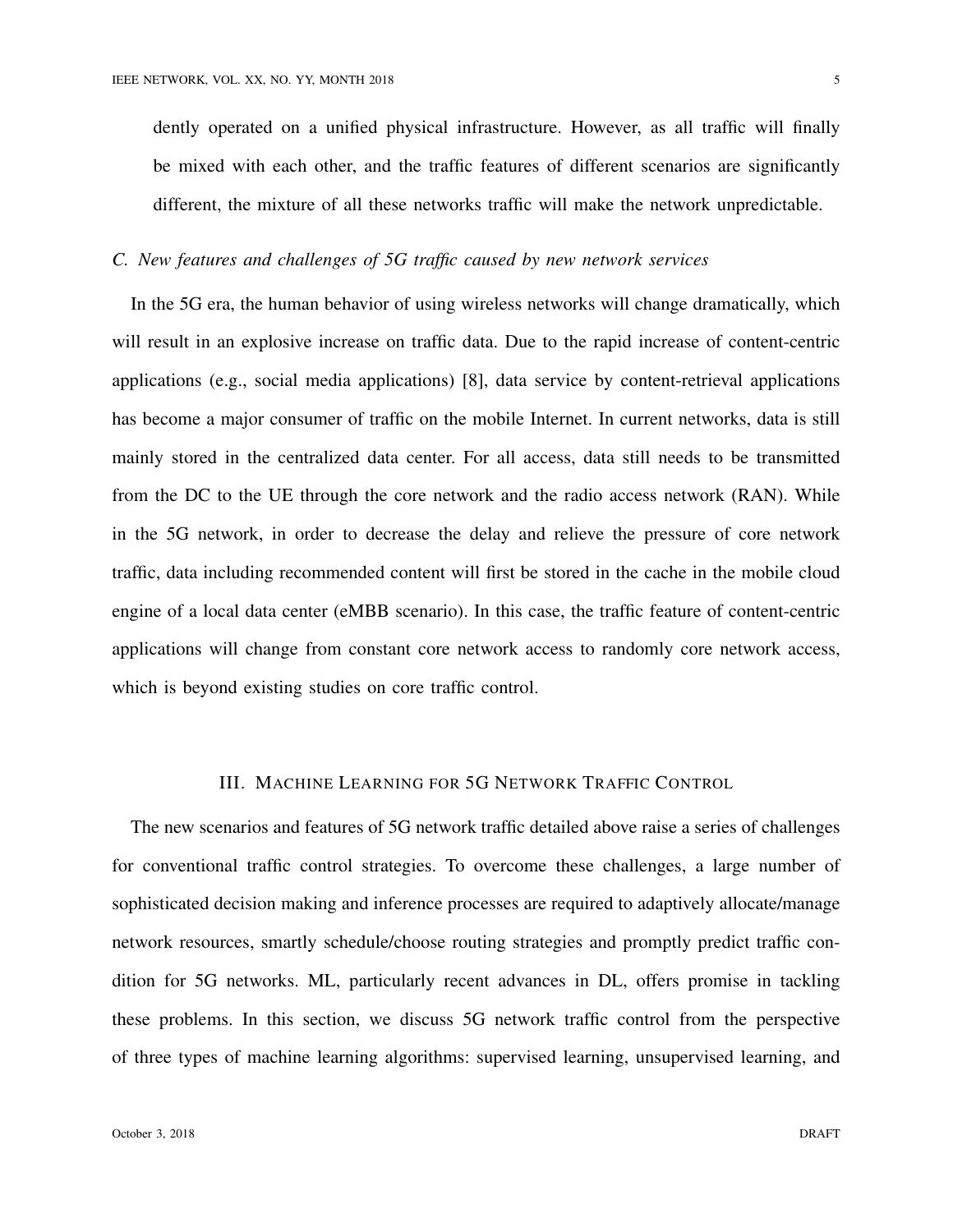reinforcement learning. Since there are some surveys on supervised and unsupervised learning in existence [3], we focus on reinforcement learning.

## *A. A Supervised Learning Perspective*

Supervised learning [10] relies on a set of training samples labeled by a knowledgeable external supervisor to train a model, see Fig. 2(a). The training data defines a mapping between the inputs and the desired labels for classification or regression problems. The model is then expected to infer reasonably for new input examples. Supervised learning has been reported in selecting the network routing path, and predicting traffic volume, etc. Recently, deep learning, e.g., convolutional neural networks, have also been demonstrated to achieve a more effective network traffic management than traditional routing methods. However, supervised learning is usually expensive and labor-intensive to manually annotate large-scale training data for vast, heterogeneous 5G networks. For some traffic control problems, it is challenging to employ supervised learning since it is not always possible to find global optima for data annotation. Therefore, it would be more appealing to learn without the need of labelling.

## *B. A Unsupervised Learning Perspective*

Unsupervised learning aims to find and understand data structure automatically without external supervision. As shown in Fig. 2(b), it can be used for clustering problem. It has been widely used to reduce data complexity, model data distribution, and detect network anomalies, etc. Unsupervised learning for 5G network traffic control can facilitate probability modeling of the traffic pattern, congestion and traffic conditions to the eMBB, mMTC and URLLC scenarios. Therefore, not only the status of the network traffic can be better forecast, but also the network scheduling and configuration can be pre-set and adaptive to the network traffic and topology changes.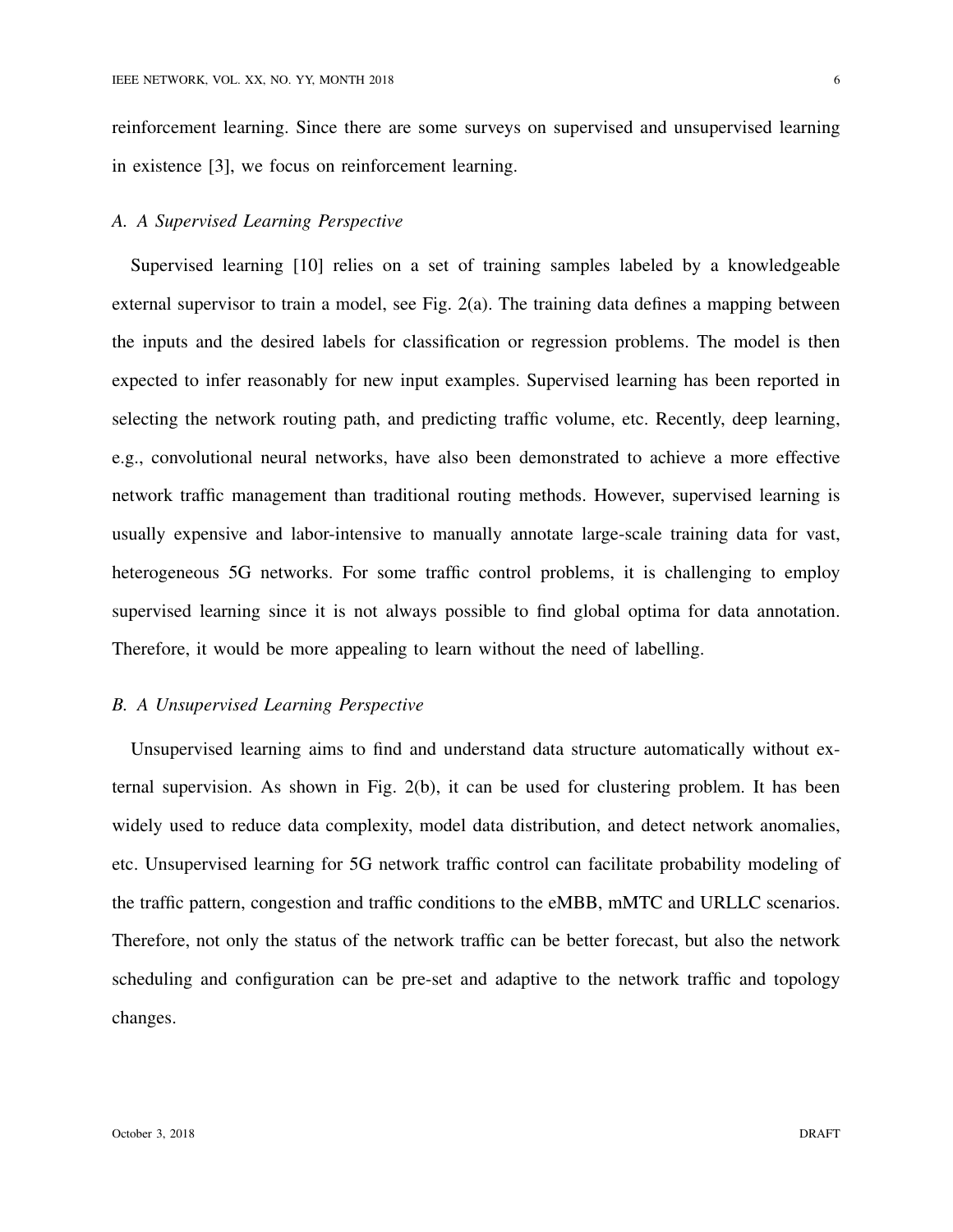## *C. A Reinforcement Learning Perspective*

Reinforcement learning (RL) [11] enables an agent to automatically learn an optimal decision by continuously interacting with its environment and maximizing its cumulative reward. Combining with DL, it can be a general-purpose framework tackling problems that are previously intractable, especially in complex settings with high-dimensional state and action spaces. This new paradigm, termed deep reinforcement learning (DRL), has been demonstrated to build AlphaGo, which defeated a world champion at the game of Go. It has great potential to deliver intelligent traffic control systems for heterogeneous, ultra-dense 5G networks with highly dynamic topologies [12].

In general, DRL contains three major elements: *a*) a policy function which defines the agent's behavior; *b*) a value function which evaluates how good each state and/or action is; and *c*) a model of the environment which represents agent's learned knowledge of the environment. As shown in Fig. 3, in the context of network traffic control, an agent as the traffic control algorithm learns from direct interactions with its environment representing the 5G network. The agent senses the state of the environment to some extent and takes actions, e.g. selecting the routing protocols, that affect the state. By interacting with the environment and discovering which actions yield the greatest reward, the agent gradually learns the optimal policies. The reward can be determined by communication congestion, latency, and packet loss, etc. One typical DRL algorithm is Deep Q-Networks (DQN) which represents the value function with a deep neural network. Note that reinforcement learning is different from supervised learning which is not concerned with interaction and reward. It is also different from unsupervised learning which usually focuses on how to discover hidden structure of unlabeled data.

Based on this DRL architecture, adaptive and intelligent network traffic control algorithms can be developed. The agent learns how to deliver a package to its destination as quickly and robustly as possible by reducing the latency and network congestion. Since no labeled data is needed,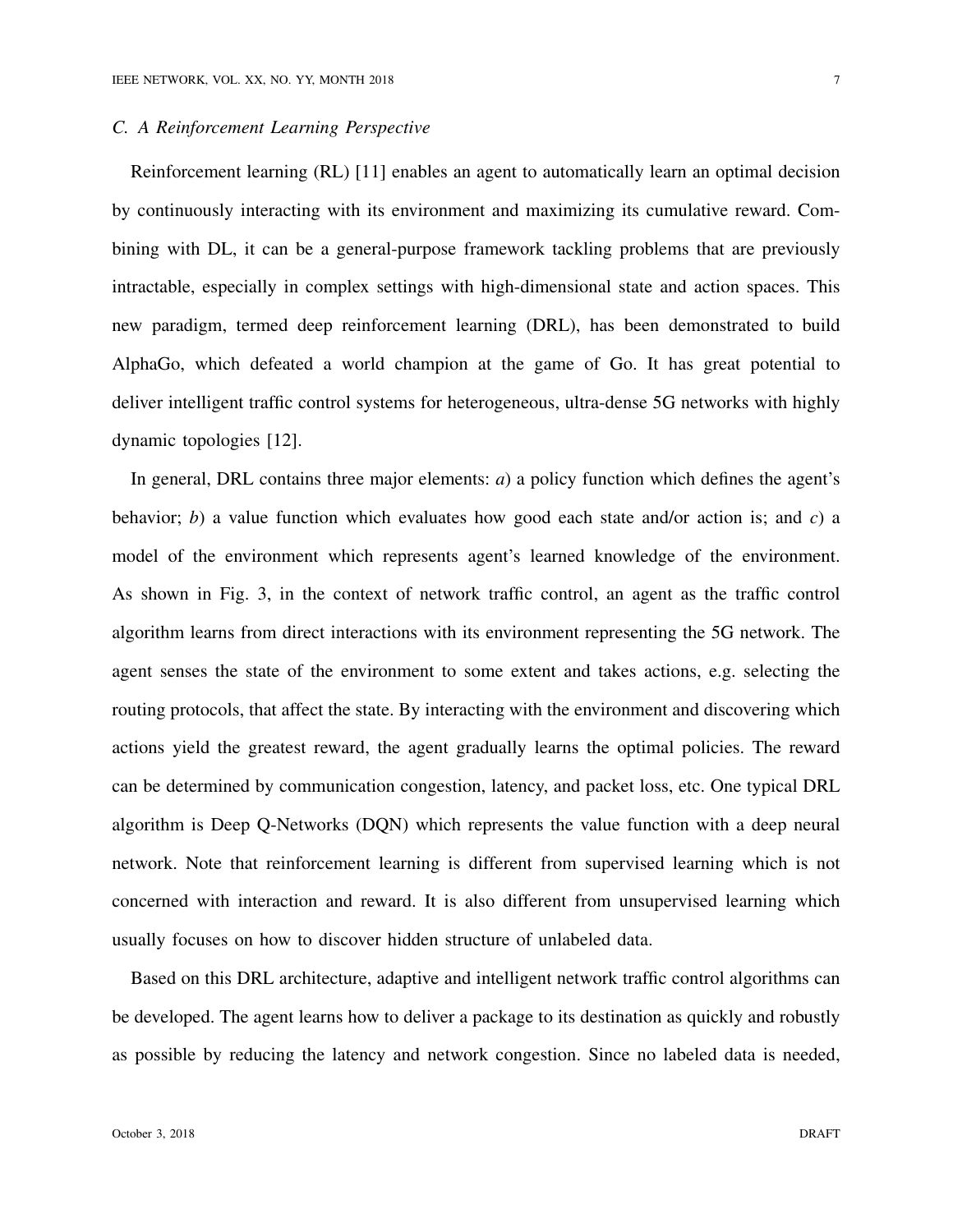this algorithm can learn adaptive strategies automatically. More importantly, it enables a lifelong learning capability for the traffic control system. Specifically, when excessive traffic delay and heavy congestion degrade the network performance, conventional traffic control systems cannot learn from the experience or understand the situation for future. In contrast, DRL based methods can learn routing information and traffic patterns from this experience and successfully manage the massive network traffic the when this situation occurs next time. This means DRL based traffic control systems can evolve their performance continually over time and eventually be adequate to various scenarios.

Existing work has shown the effectiveness of RL based traffic control and routing of wireless sensor networks. However, to the best of our knowledge, there is no work on 5G network traffic control based on DRL.

## *D. Dataset and training for machine learning models in 5G networks*

Data is essential to train ML models. However, different from the fields (e.g., computer vision) where ML techniques have been widely adopted, the wireless communication community has very limited access to large-scale datasets for designing ML models by now. This hinders the development and application of ML models in wireless communication.

*1) Dataset:* There are several possible means to generate dataset for 5G networks. For supervised learning, simulation is a low-cost option with ground truth being directly available for many traffic control applications. However, the generalization ability needs to be carefully evaluated when deploying the trained models in reality since the 5G networks and their scenarios are too complex to be accurately simulated. Alternatively, the training labels can be generated from traditional methods and a self-supervised learning mechanism can be utilized. However, the quality of the training data highly depends on the performance of the traditional methods used to generate labels. Besides, for traffic control and management of 5G wireless networks, there are still many open challenges and no effective solution exist yet. In contrast, RL is more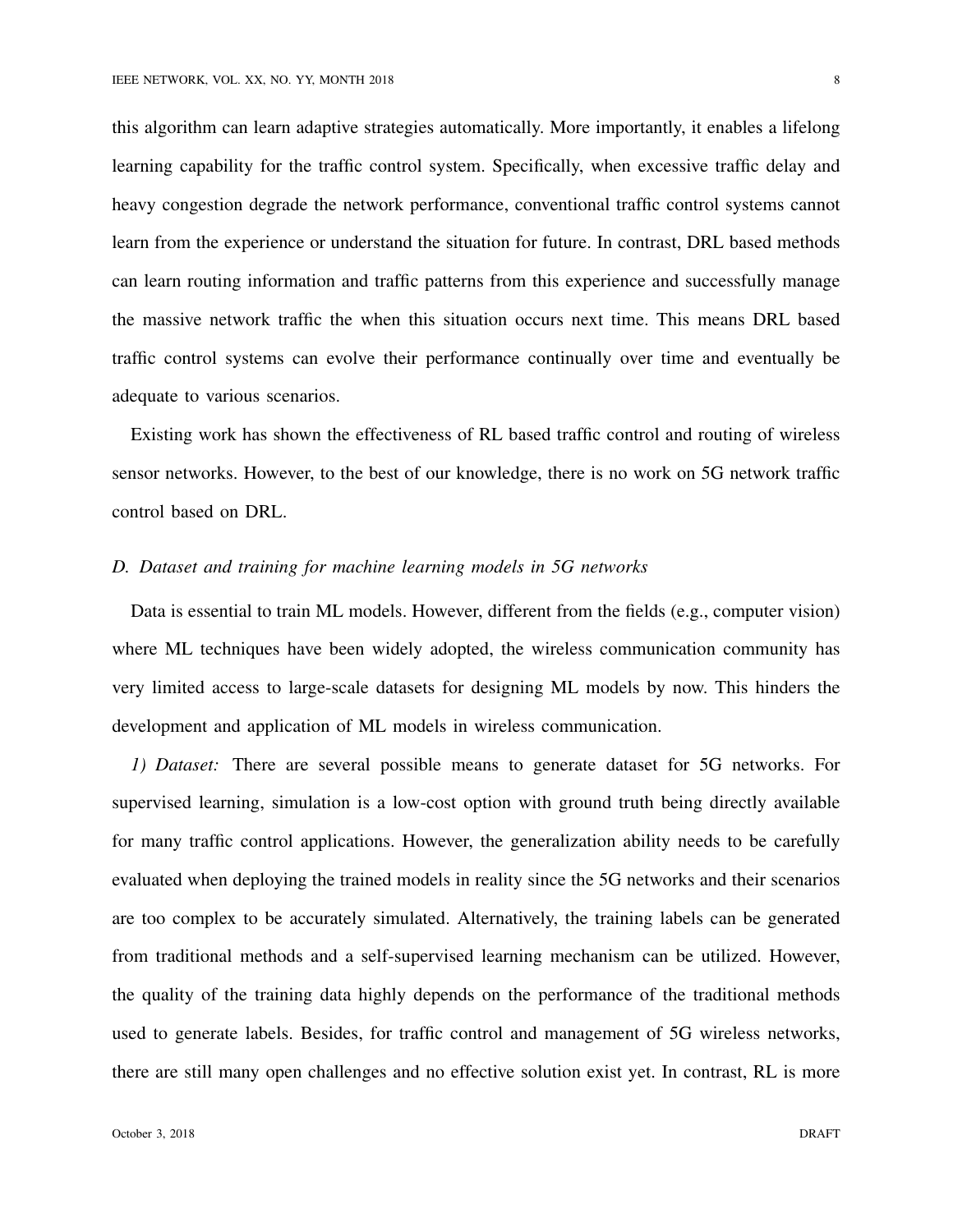appealing as it does not need labels for training. It can be simply trained with rewards which are determined by the requirements on the traffic control. More importantly, the data collection and model training can take place online with lifelong learning through continuously interacting with the environments. This is one of the big advantages of RL for 5G networks.

*2) Training:* The training of ML models for 5G networks can vary greatly, according to where the trained model to be deployed and which type of ML algorithms is used. The training can be carried out on high performance computing (HPC) clusters, the network embedded systems (e.g., end-user devices), and cloud computing servers. For supervised learning, models are usually trained offline with prepared dataset on HPC and deployed later in the 5G networks. Depending on where they are going to be hosted, some parts of the 5G networks may have to be temporarily out of service for model testing and deployment. RL training does not have this problem since it runs and interacts simultaneously with the services of the 5G networks. Therefore, the training procedure needs to be inherent in the 5G networks. More importantly, the performance of RL improves over time while consistently exploring its optimal policies.

## IV. DISTRIBUTED AND LIGHT-WEIGHT ML ALGORITHMS FOR OPTIMIZING TRAFFIC IN 5G MMTC AND ULLRC SCENARIOS

Existing ML algorithms mainly focus on computer vision, natural language processing and robotics with powerful graphics processing unit (GPU) or central processing unit (CPU) enabled computing to operate in real-time. However, communication systems are full of resourceconstrained devices, e.g. embedded and IoT systems, especially in the mMTC scenario. Therefore, the AI algorithms for communication networks should not only learn complex statistical models that underlie networks, consumers, and devices, but also effectively work with embedded devices having limited storage capabilities, computational power and energy resources. It is challenging yet highly rewarding to develop light-weight ML algorithms, especially DL models, for embedded systems.

In current applications, AI algorithms are typically executed centrally in one single node (in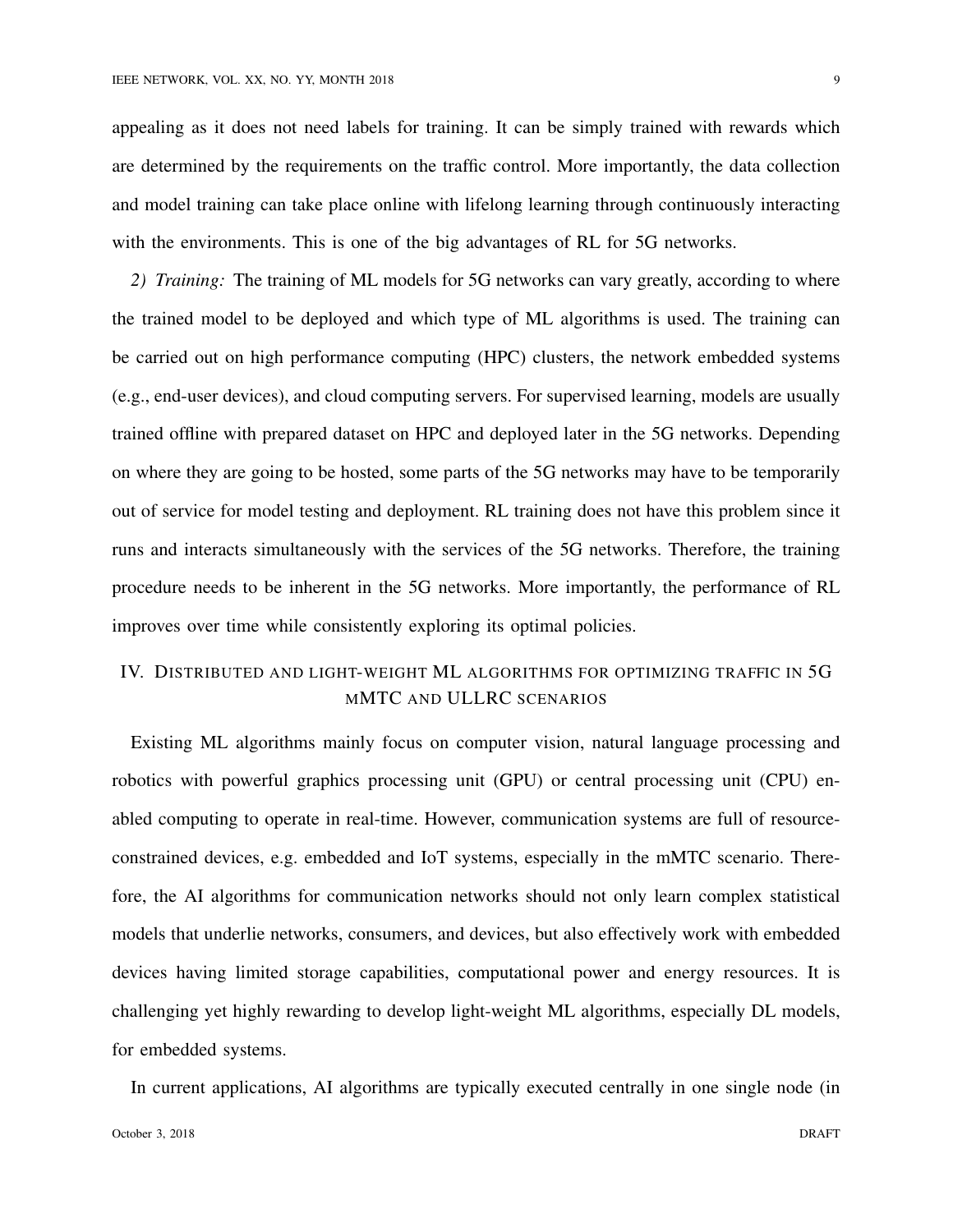a centralized location) with full access to the global dataset and a massive amount of storage and computing. While in the 5G mMTC scenario as millions of devices will be connected in a high density, it is impossible to transfer all data from every single terminal to a center. Also for the URLLC scenario, due to its requirement for high reliability and low latency, data should be

processed as close to the user as possible. However, due to the limit computing capability of IoT devices, it is impossible to run conventional centralized ML algorithms in one single device.

Currently, following existing technologies have been studied to enable the development of distributed and light-weight ML algorithms for wireless communications:

- (i) Advanced parallel computing for mobile devices, such as the Tegra GPU device from Nvidia, which will provide
- (ii) Novel distributed computing scheme, such as Fog computing, and Edge computing,
- (iii) High-level deep learning development library and tool box for embedded devices, such as TensorFlow Lite
- (iv) Emerging distributed machine learning frameworks, such as the geo-distributed ML system (Gaia) [13]

In Fig. 4, a potential deployment scheme of distributed and light-weight ML algorithms for 5G wireless networks is shown. In this framework, the Cloud computing, the Fog computing and the Edge computing have been considered. For the cloud server, as it has more computation capability, complex centralized large-scale ML algorithms will be run here. For fog computing node, as its computing capability is limited, light-weight ML algorithms will be run here. For Edge computing node, due to its extremely limited computing capability and power constraint, it is impossible for a single node to run the entire ML algorithm, thus distributed light weight algorithms will be run here.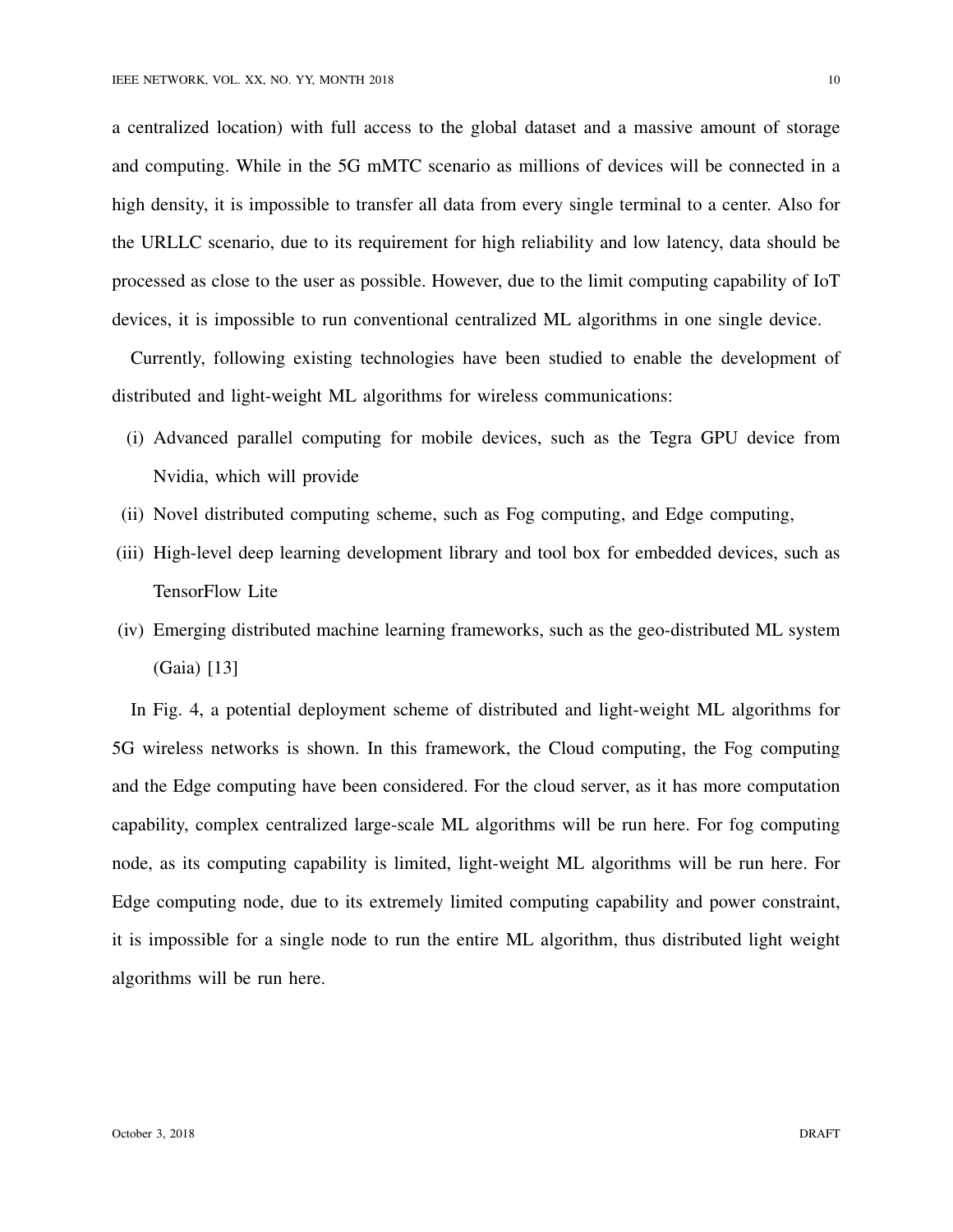# V. AI ASSISTANT CONTENT CACHING, RECOMMENDATION, AND DELIVERY ALGORITHMS FOR TRAFFIC SHAPING IN 5G NETWORKS

In general, a personalized content retrieval service has two basic tasks: content recommendation and content delivery. The first task is to predict the interest of the user based on contextual information such as the user's historical preference, social relationships, location, etc, and recommend content that the user might be interested. The second task is to deliver the contents to users with quality-of-service (QoS) guarantee. Based on this statement, we can find the user's quality-of-experience (QoE) of a personalized content retrieval service is determined by two parts.

- (i) Whether the content recommendation is accurate and able to catch the interest of the user.
- (ii) Whether the process of accessing recommend contents is convenient and smooth.

Recently some researchers have used AI technologies to improve the performance of content retrieval service systems, most work is focused on using AI technology in the semantic layer to improve the accuracy of content recommendation. For the content delivery task, most existing papers have considered it as a communication issue and separated it with the recommendation task. However, it has been proved that joint optimization over recommendation and transmission will bring a greater improvement on QoE. In this condition, besides the accuracy, the data access experience will be considered as an issue of content recommendation. In good traffic conditions, content in the format of large volume transmit data such as HD video and will be recommended to the user, while in the congested traffic situation, contents with a small size such as the text, the simple web page will be recommended.

Previous research has mostly focused on the single user's QoE in existing wireless networks. In 5G networks, in addition to the user's QoE, the efficiency of data access also needs to be considered as it has significant influence on the traffic feature of the whole network. Here, we propose a content ML assistant recommendation algorithm framework in 5G networks to optimize the data transmission efficiency and shaping the data traffic from the application layer.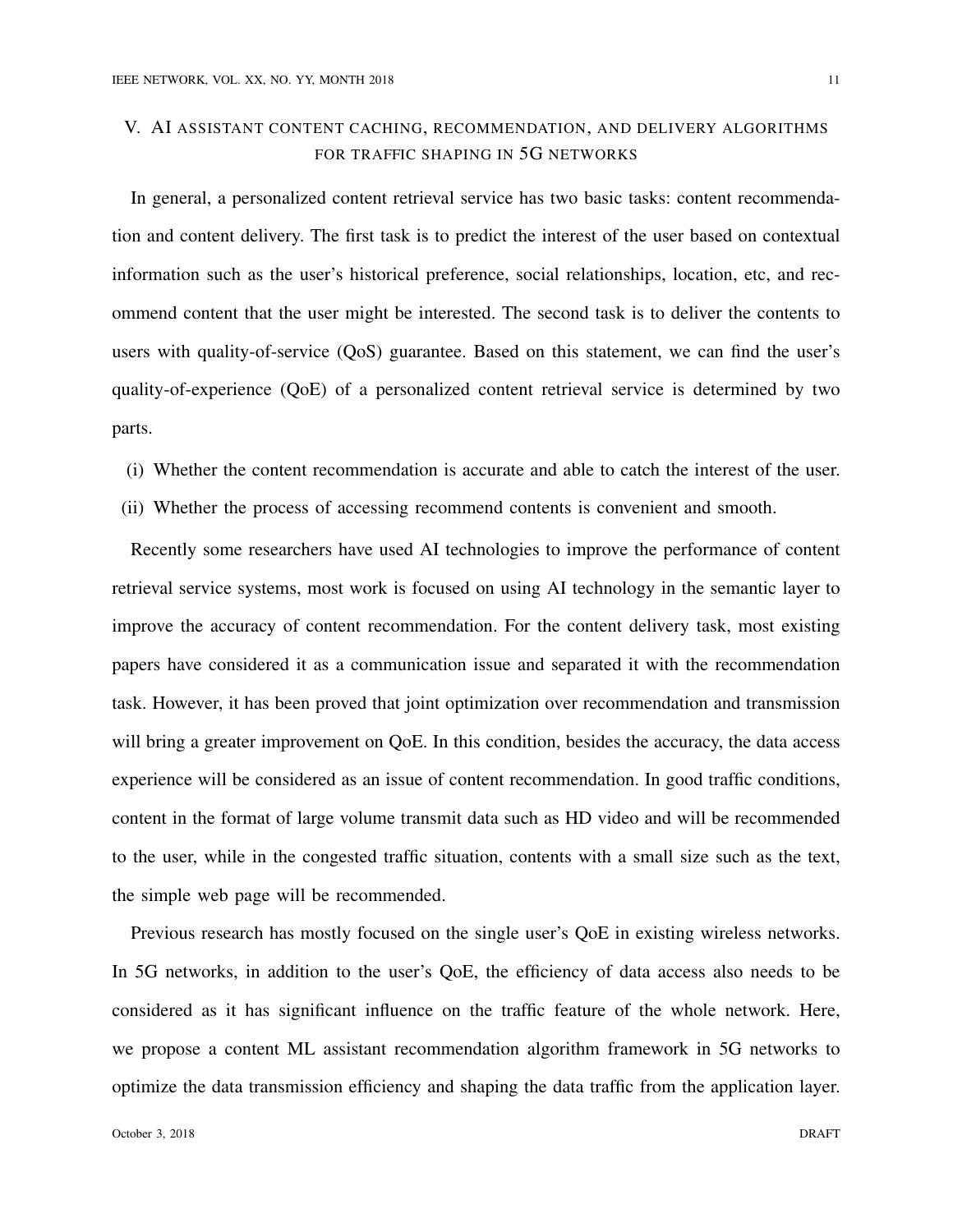In the 5G network, especially for the eMBB scenario, data will be brought closer to the user. So in content retrieval, most recommended content will be stored in the cache of mobile cloud engine at local DC. The basic principle of this algorithm is to try to use as much local data as possible, if more data need to be transmitted from another location through the core network, its requirement in time and the current traffic will firstly be reviewed. The procedure of the algorithm is shown in Fig 5. First, the requirement for potential user interested content is obtained from the semantic layer, then the local controller will check what local content is valid, and evaluate whether this content is sufficient. If these contents are sufficient, the controller will select highly relevant content with high quality and recommend them to the user. It is necessary to note that the controller can use all local no-confidential data to serve its different users. If more data should be transmitted from other data center, the controller will first check the current traffic status of the network and the urgency of transmission, then decide the time slot and the format of contents to be transmitted. In this scheme, ML algorithms will be used for user requirement analysis, content recommendation, making data transmit decision, and traffic predictions. By using this algorithm scheme, on the basis of guaranteed user's QoE, we can provide a novel traffic optimization through the traffic shaping feature of AI assistant content retrieval service.

## VI. CONCLUSIONS

In this article, we have discussed the traffic characteristics of 5G networks, and discussed the challenges they will present to the traffic management of 5G networks caused by new scenarios, new network architectures, and new network services. ML for 5G traffic control includes supervised learning, unsupervised learning and deep reinforcement learning for managing 5G traffic have been introduced. Distributed and light-weight ML algorithms for optimizing the up-link traffic in 5G mMTC and ULLRC scenarios have been discussed. A novel AI assistant content retrieval algorithm framework for optimizing the data traffic in the content retrieval services of future 5G networks has also been proposed. There are many further opportunities that will arise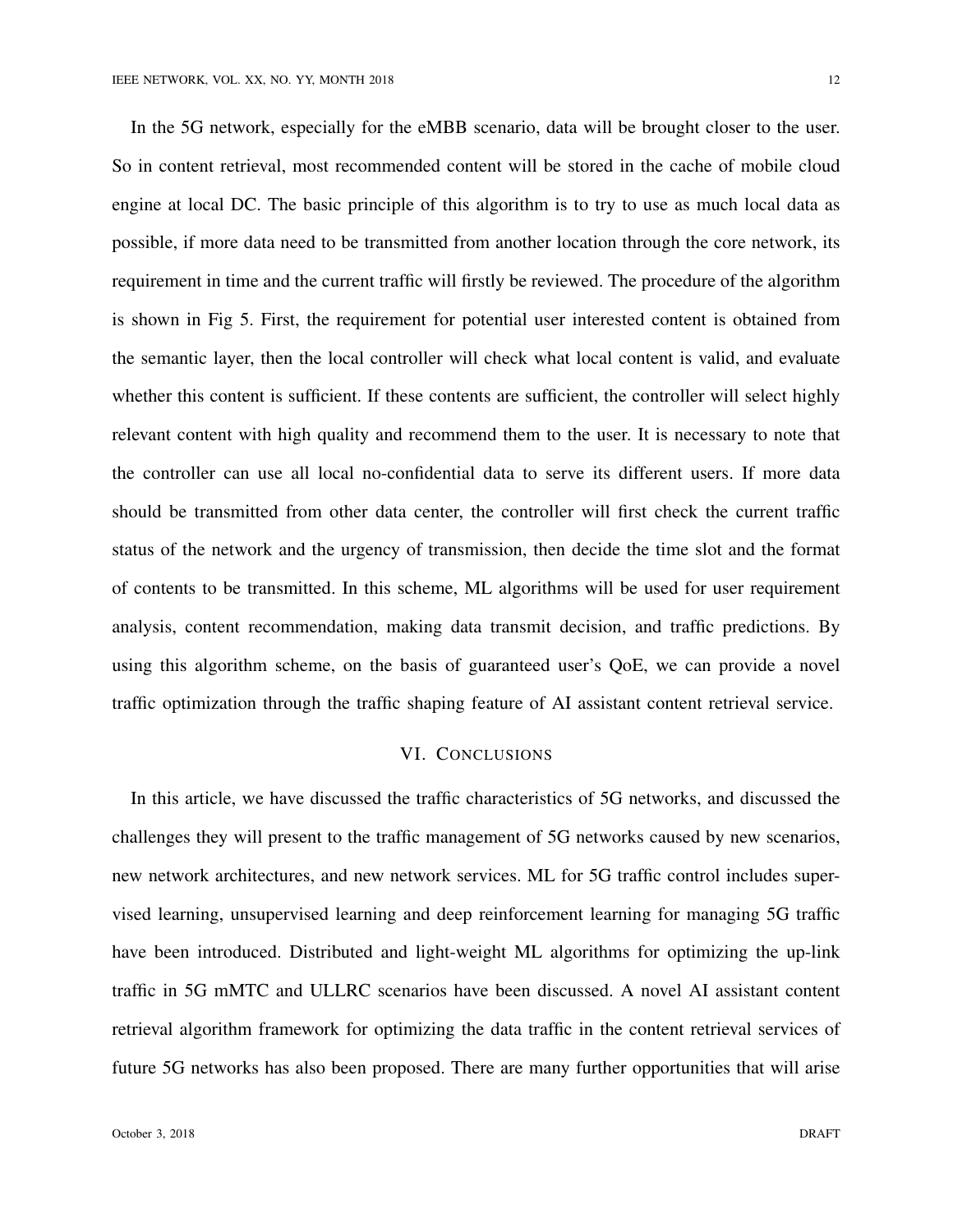for the use of AI and ML techniques in future 5G networks.

#### ACKNOWLEDGMENT

The authors gratefully acknowledge the support of this work from EPSRC TOUCAN project (Grant No. EP/L020009/1), the support of NVIDIA Corporation with the donation of the Titan Xp GPU used for this research.

#### **REFERENCES**

- [1] C.-X. Wang, F. Haider, X. Gao, X.-H. You, Y. Yang, D. Yuan, H. Aggoune, H. Haas, S. Fletcher, and E. Hepsaydir, " Cellular architecture and key technologies for 5G wireless communication networks," *IEEE Commun. Mag.*, vol. 52, no. 2, pp. 122-130, Feb. 2014.
- [2] M. Shafi, A. F. Molisch, P. J. Smith, T. Haustein, P. Zhu, P. De Silva, F. Tufvesson, A. Benjebbour, and G. Wunder,"5G: a tutorial overview of standards, trials, challenges, deployment, and practice," *IEEE J. Sel. Areas Commun.* , vol. 35, no. 6, pp. 1201-1221, June 2017.
- [3] C. L. I, Q. Sun, Z. Liu, S. Zhang and S. Han, "The big-data-driven intelligent wireless network: architecture, use cases, solutions, and future trends," *IEEE Veh. Technol. Mag*, vol. 12, no. 4, pp. 20–29, Dec. 2017.
- [4] Z. Fadlullah, F. Tang, B. Mao, N. Kato, O. Akashi, T. Inoue, and K. Mizutani,"State-of-the-art deep learning: evolving machine intelligence toward tomorrows intelligent network traffic control systems," *IEEE Commun. Surveys Tuts.*, vol. 19, no. 4, pp. 2432–2455, Fourthquarter 2017.
- [5] F. Tang, B. Mao, Z. Fadlullah, N. Kato, O. Akashi, T. Inoue, and K. Mizutani, "On removing routing protocol from future wireless networks: a real-time deep learning approach for intelligent traffic control," *IEEE Wireless Commun*, vol. 25, no. 1, pp. 154–160, Feb. 2018.
- [6] N. Kato, Z. M. Fadlullah, B. Mao, F. Tang, O. Akashi, T. Inoue, and K. Mizutani, "The deep learning vision for heterogeneous network traffic control: proposal, challenges, and future perspective," *IEEE Wireless Commun*, vol. 24, no. 3, pp. 146–153, June 2017.
- [7] S. Chinchali, P. Hu, T. Chu, M. Sharma, M. Bansal, R. Misra, M Pavone, and K Sachin, "Cellular network traffic scheduling with deep reinforcement learning," in *Proc. AAAI 2018*, New Orleans, Louisiana, USA, Feb. 2018.
- [8] Z. Zhao, H. Lu, D. Cai, X. He and Y. Zhuang, "User preference learning for online social recommendation," *IEEE Trans. Knowl. Data Eng.*, vol. 28, no. 9, pp. 2522–2534, Sept. 2016.
- [9] V. Mnih, K. Kavukcuoglu, D. Silver, A. A. Rusu, J. Veness, M. G. Bellemare, A. Graves, M. Riedmiller, A. K. Fidjeland, G. Ostrovski, S. Petersen, C. Beattie, A. Sadik, I. Antonoglou, H. King, D. Kumaran, D. Wierstra, S. Legg, and D. Hassabis, "Human-level control through deep reinforcement learning," *Nature*, vol. 518, pp. 529-533, Feb. 2015.
- [10] Thomas M. Mitchell, *Machine Learning*,New York, NY, USA, McGraw-Hill, Inc., 1997.
- [11] R. S. Sutton and A. G. Barto, Reinforcement learning: an introduction, vol. 116, Cambridge, UK, Cambridge Univ. Press, 1998.
- [12] Z. Xu, J. Tang, J. Meng, W. Zhang, Y. Wang, C. Liu and D.Yang, "Experience-driven networking: a deep reinforcement learning based approach," in *Proc. IEEE Infocom 2018*, HI, USA, Apr. 2018.
- [13] K. Hsieh, A. Harlap, N. Vijaykumar, D. Konomis, G. R Ganger, P. B Gibbons, and O. Mutlu., " Gaia: Geo-distributed machine learning approaching LAN speeds," *Proc. USENIX NSDI 2017*, MA, USA, Mar. 2017, pp. 629–647.
- [14] Y. Li, L. Chen, H. Shi, X. Hong, and J. Hong, "Joint content recommendation and delivery in mobile wireless networks with outage management," *Entropy*, vol. 20, no. 1, pp. 64–88, Jan. 2018.
- [15] I. Portugal, P. Alencar, and D. Cowan, "The use of machine learning algorithms in recommender systems: a systematic review," *Expert Systems with Applications*, vol. 97, pp. 205–227, May. 2018.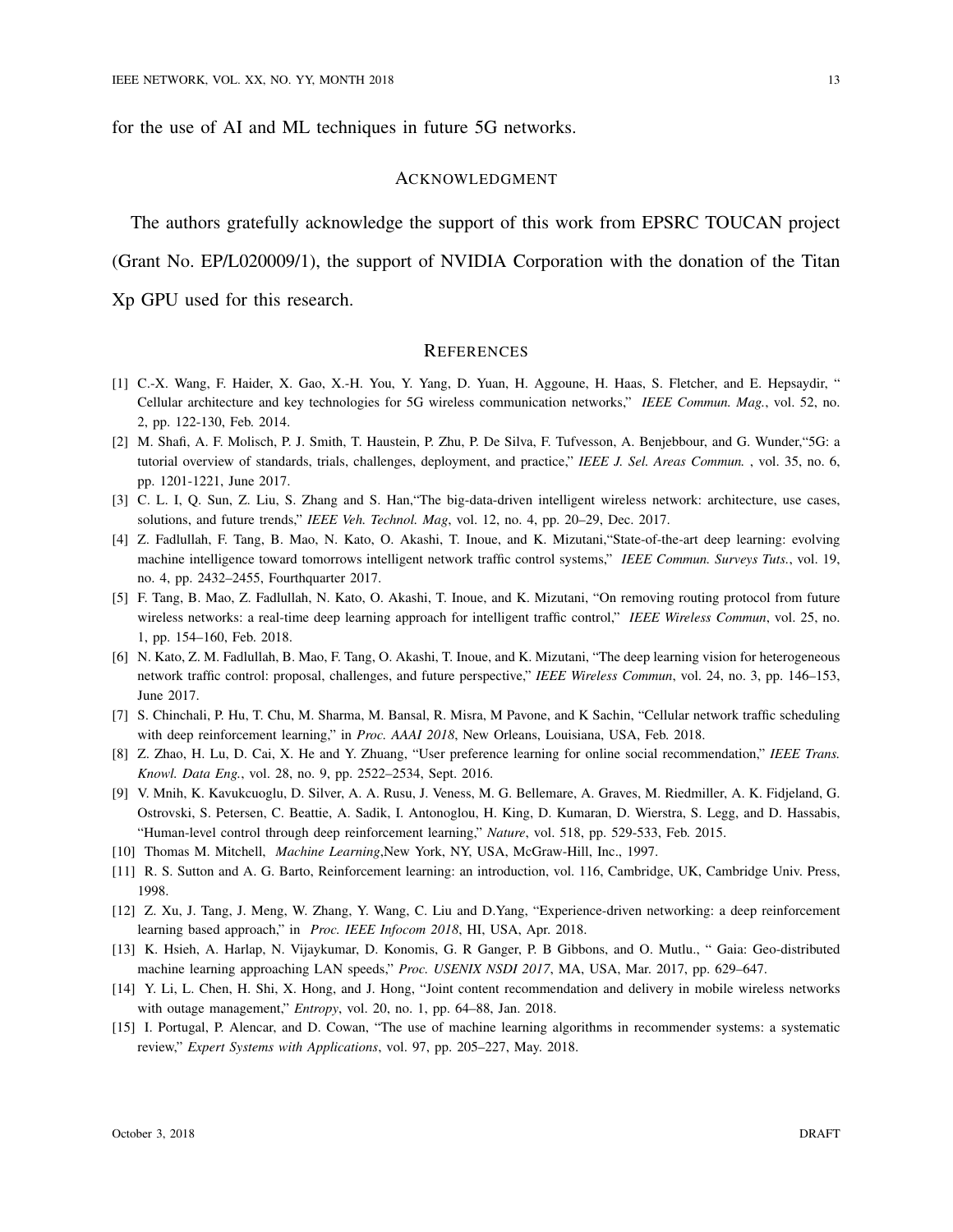| <b>TABLE I</b>                                                                |
|-------------------------------------------------------------------------------|
| TECHNICAL PERFORMANCE REQUIREMENT AND TRAFFIC FEATURES OF 5G MAJOR SCENARIOS. |

| <b>5G Key Scenarios</b> | <b>Key System Performance Requirements</b>     | <b>Traffic Features and Challenges</b>             |
|-------------------------|------------------------------------------------|----------------------------------------------------|
| eMBB                    | Peak Data Rate: DL: 20 Gbps, UL: 10 Gbps       |                                                    |
|                         | User Experienced Data Rate: DL: 100 Mbps,      | High data rate every user;                         |
|                         | UL: 50 Mbps (Dense Urban)                      | Down-link-dominated transmissions traffic;         |
|                         | Area Traffic Capacity: DL: 10 Mbps/M           | Big data package transmission                      |
|                         | Latency: 4 ms                                  |                                                    |
| <b>URLLC</b>            | Latency: 1 ms                                  | Strict requirements on latency and reliability;    |
|                         | Reliability: 99.999%                           | Frequently, short path, small package transmission |
| mMTC                    |                                                | Low data rate every user;                          |
|                         | Connection density: 1 million develces/ $km^2$ | High connection density:                           |
|                         |                                                | Up-link-dominated transmissions                    |



Fig. 1. New 5G network architecture.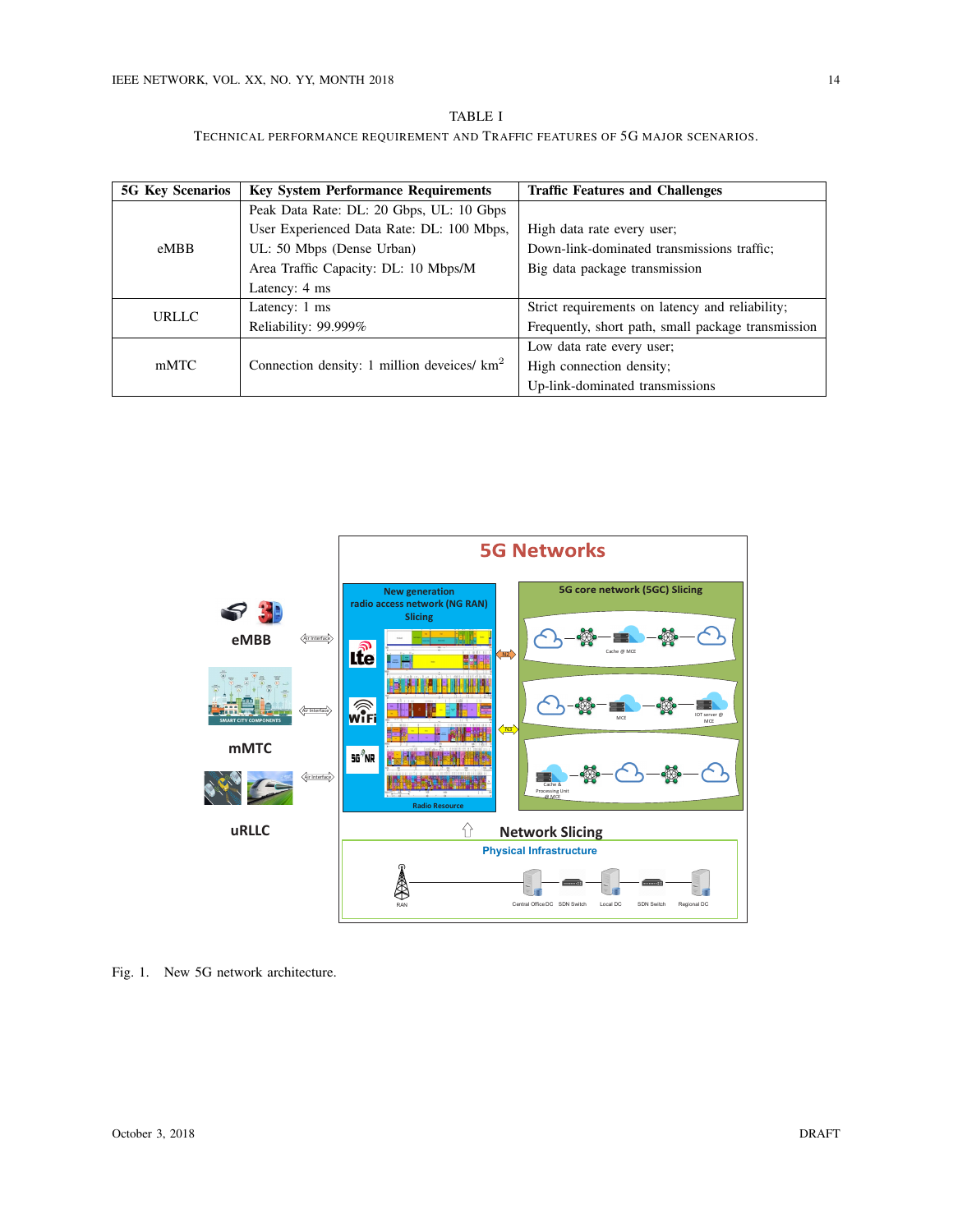

(b) Unsupervised Learning.

Fig. 2. Supervised learning and unsupervised learning.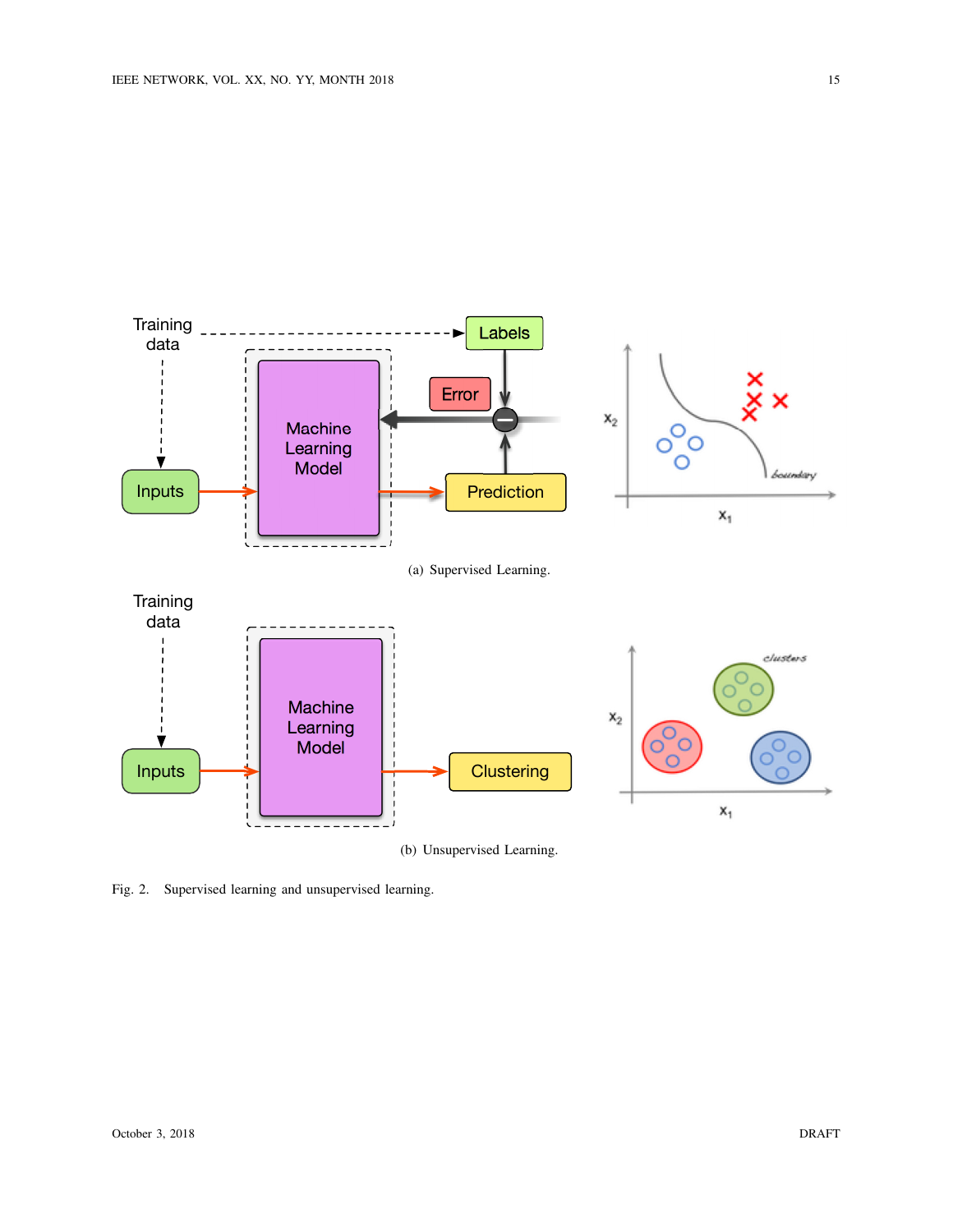

Fig. 3. Deep Reinforcement Leaning in the context of network traffic control.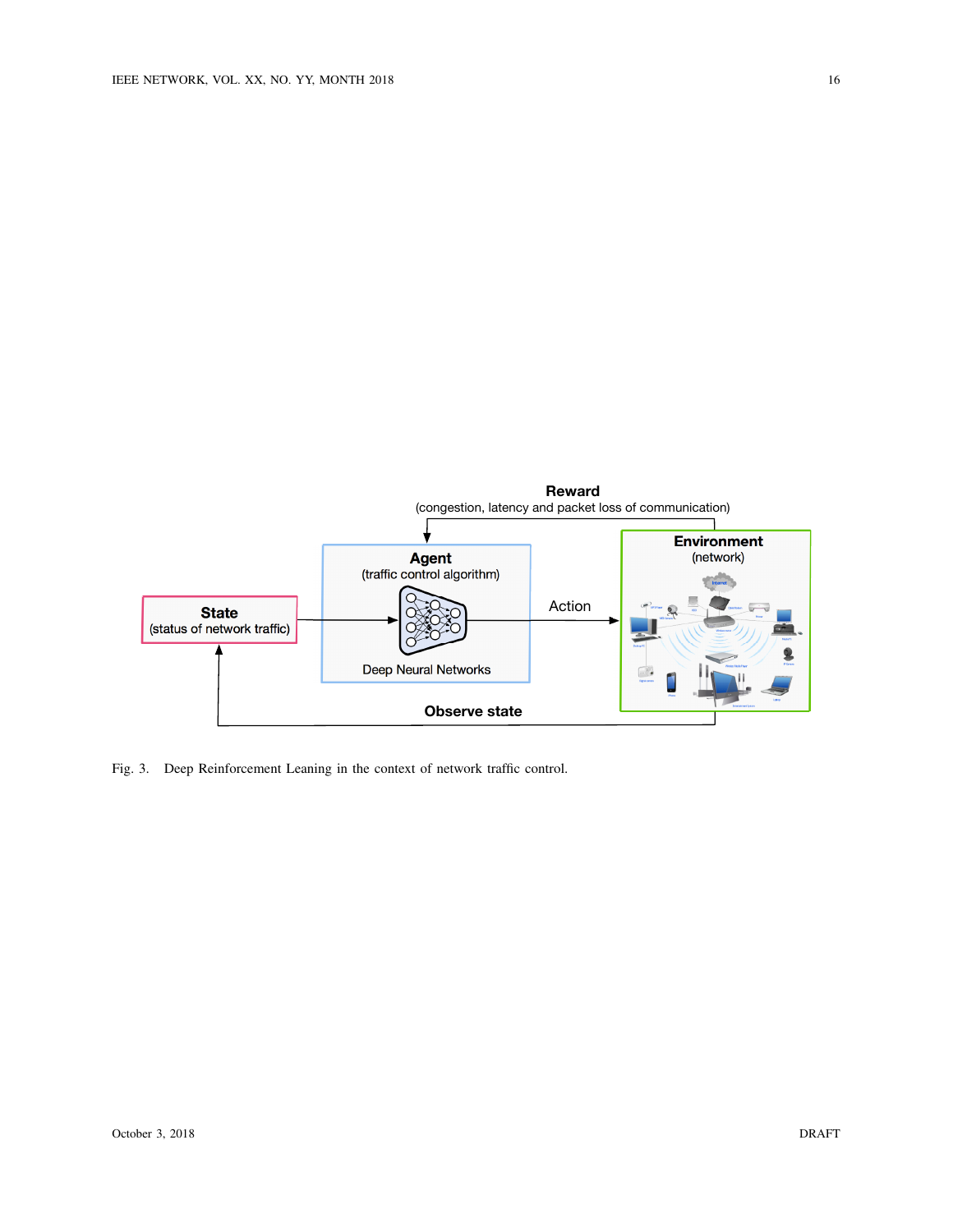

Fig. 4. Distributed and light-weight ML algorithms in 5G.